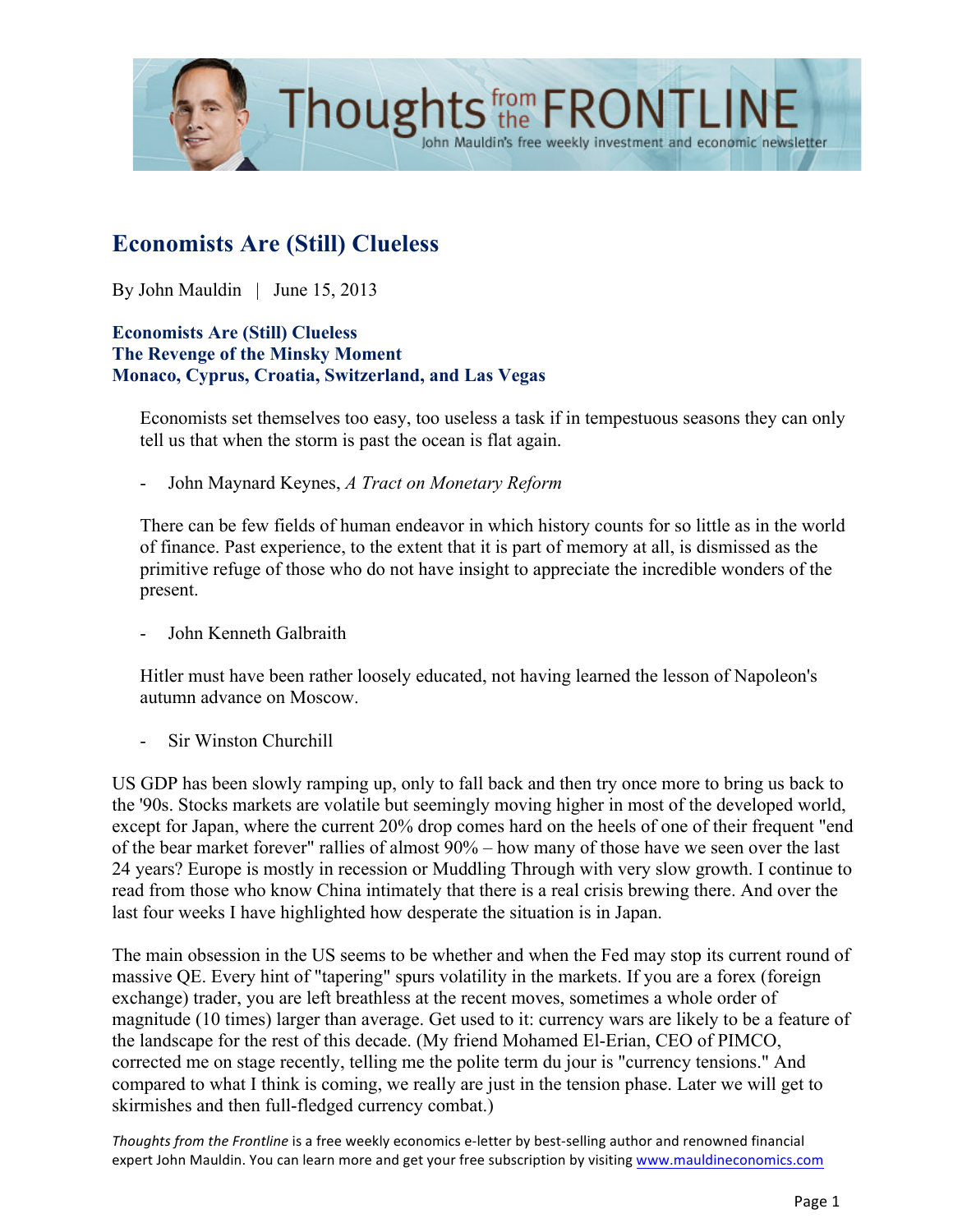At the same time, there are some things to be sanguine about, at least in the US. Corporate profits are at all-time highs. The housing market is finally doing well in most parts of the country, adding jobs and boosting GDP. We continue to find more oil and gas seemingly everywhere we look. There are no political races this summer to spoil the mood, since it's too early to for anyone to seriously run for president in 2016.

The economic forecasts of mainstream economists are quite positive, if not enirely optimistic, reflecting the current data. Should we not take heart from that? Alas, no. I have been working the last few months with my co-author of *Endgame,* Jonathan Tepper, on a longer paper in which we discuss the economic affairs of the world. One of our pet amusements is to research just how bad economists really are at forecasting. (Of course, we ourselves get branded with that economist label from time to time, although most serious economists would rather not be associated with us.)

This week we look at some of our recent musings on that topic, triggered by a letter from a very serious economist who took umbrage when I wrote disparagingly about economists and forecasting a couple months ago.

But first, I announced last week that the initial group of videos from the 2013 Strategic Investment Conference is available. Well, now the final group of conference videos has also been uploaded. These videos feature some incredible speakers, including Nouriel Roubini, Charles Gave, Ian Bremmer, and my humble self. As a Mauldin Circle member, you can access the videos by logging in to your "members only" area of the Altegris website, [www.altegris.com.](http://email.mauldineconomics.com/wf/click?upn=U8GusXYvzQrI-2BTfpBInOi3OAxjxPtP4OU2C6vUbHNJw-3D_9ADxDIh8L0i5auiORVfRopLyAPxKz8vj7xu6V8oyZZlxC4Z0zfHM3ZHaVlvtml8P7EWL-2FNkJwOL8MndJdzYU1IiTB9yQKxcwgURU7kNr-2FyiHr6sW7AufflY-2FSDVjkHwQkK8xVNyyo-2FaZZfyP2gdYVTxuVyU8VGZ-2Foo2m-2BFFjVP86YWxa1doM3aMp7Yby-2BxIrR4SleiaM92wNxBTgxlkjgA-3D-3D) Then click on the "SIC 2013" link in the upper left corner to view the videos and more. If you have forgotten your login information, simply click "Forgot Login?" and your information will be sent to you.

If you are not already a Mauldin Circle member, the good news is that this program is completely free. In order to join, you must, however, be an accredited investor. Please [register here](http://www.altegris.com/MauldinSICVideo.aspx) to be qualified by my partners at Altegris and added to the subscriber roster. Once you register, an Altegris representative will call you to provide access to the videos, transcripts, and summaries from selected speakers at our 2013 conference. My Altegris partners and I have worked hard to enhance the Mauldin Circle program, which provides exclusive access to alternative investment managers and other thought leaders.

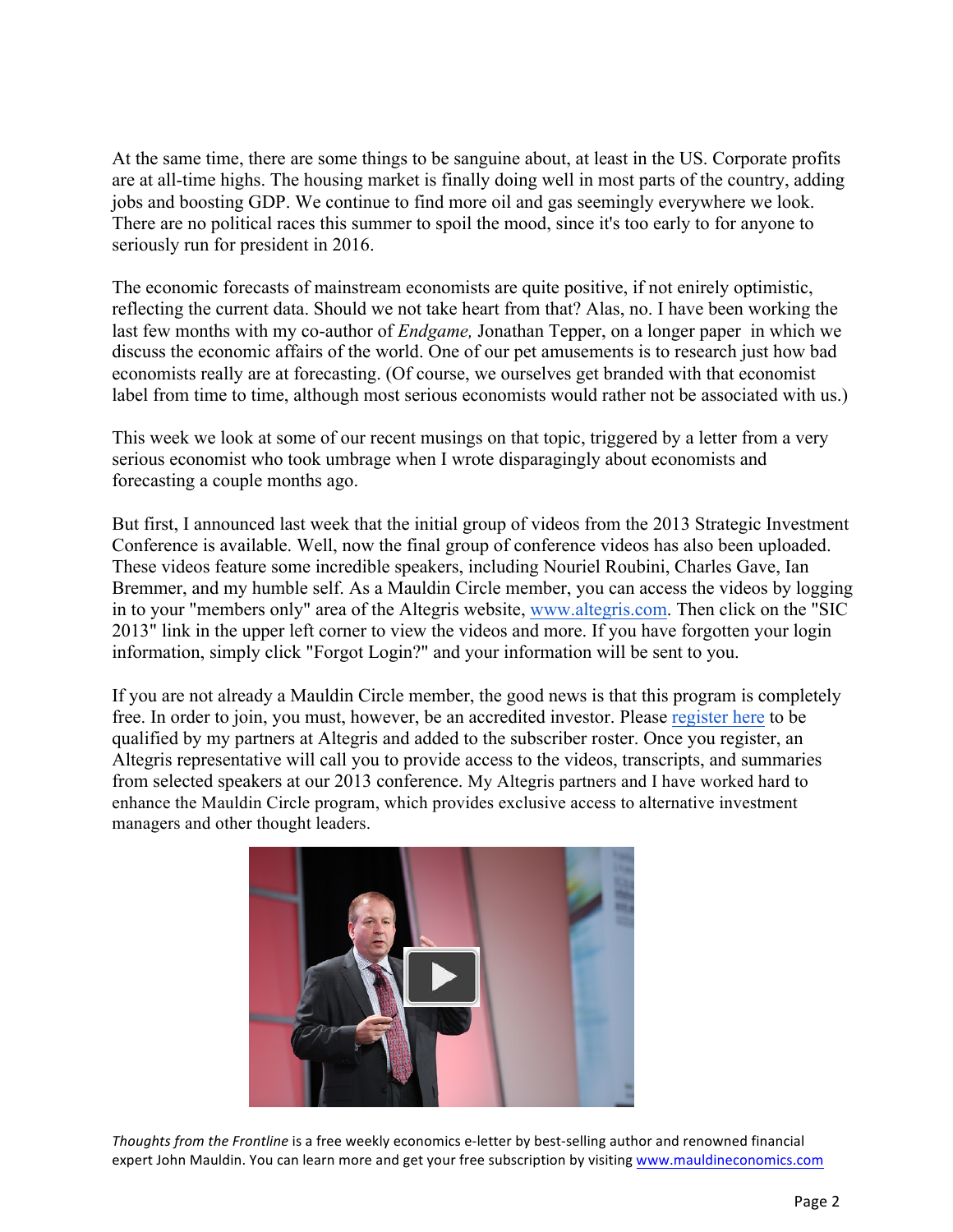Now, let's turn to that letter. Professor [John Seater,](http://www4.ncsu.edu/~jjseater/) a distinguished gentleman and economist from North Carolina State University, disagreed with my dismal view of economists and forecasting a couple of months back (["Assume a Perfect World"](http://www.mauldineconomics.com/frontlinethoughts/assume-a-perfect-world/P10)).

I actually do read the comments to my letters (I learn a lot), and I understood his irritation. I went to his website (I find an amazing number of my readers can be found writing in their own venues and often write intriguingly) and read some of his papers. I found myself really liking them, especially the one on the relationship between growth and regulation. I would highly recommend it to all the congressional staffers who read my letter (and I know there are a lot of you). And then show it to your bosses. Make them read it. (Warning: you may have to translate it for them. It is written in a sub-dialect of English called academic economics. I'm not perfectly fluent in it myself, but I can get most of it if I read slowly.)

Here's a quick sample from the paper's introduction:

We find that regulation added since 1949 has reduced the aggregate growth rate on average by about two percentage points over our sample period. As usual with the compound effect of growth rates, the accumulated effect of a moderate change in the growth rate leads to large effects on the level over time. In particular, our estimates indicate that annual output by 2005 is about 28 percent of what it would have been had regulation remained at its 1949 level.

(You can read the paper [here](http://www4.ncsu.edu/~jjseater/regulationandgrowth.pdf), and the rest of his recent publications ar[e here](http://www4.ncsu.edu/~jjseater/index_003.htm). I should actually do a shorter letter on the regulation and growth topic, or even better, get the professor to write one.)

But now to the letter Prof. Seater sent me:

As a professor of economics (macroeconomics at that), I find this article multiply irritating.

First, about forecasting. It is always easy to poke fun at economic forecasts, especially because they usually turn out to be wrong, often by a large margin. However, before laughing them off, think about what is being asked of those forecasts and the economists making them by considering the following analogy. I presume that most of you reading this own a car and have a license to drive it. The license certifies you to be minimally competent drivers, sort of the way a Ph.D. certifies an economist to have a minimal command of economics. Nonetheless, it is very easy to prove that you are all incompetent fools who know nothing about how a car works or how to drive it and thus to prove that drivers' licenses are a big joke. Answer the following simple question: What will be the Mercator grid coordinates of your car exactly 2,190 hours from now (that's three months), what direction will it be traveling, and how fast will it be going? You obviously don't know. I have just proven that you are an incompetent driver and a fool deserving of ridicule because you claim to know the basics of how a car works and how it is to be used.

Asking an economist to predict where GDP (a far, far more complicated object than any automobile) will be in 3 months or a year and then ridiculing him for getting it wrong is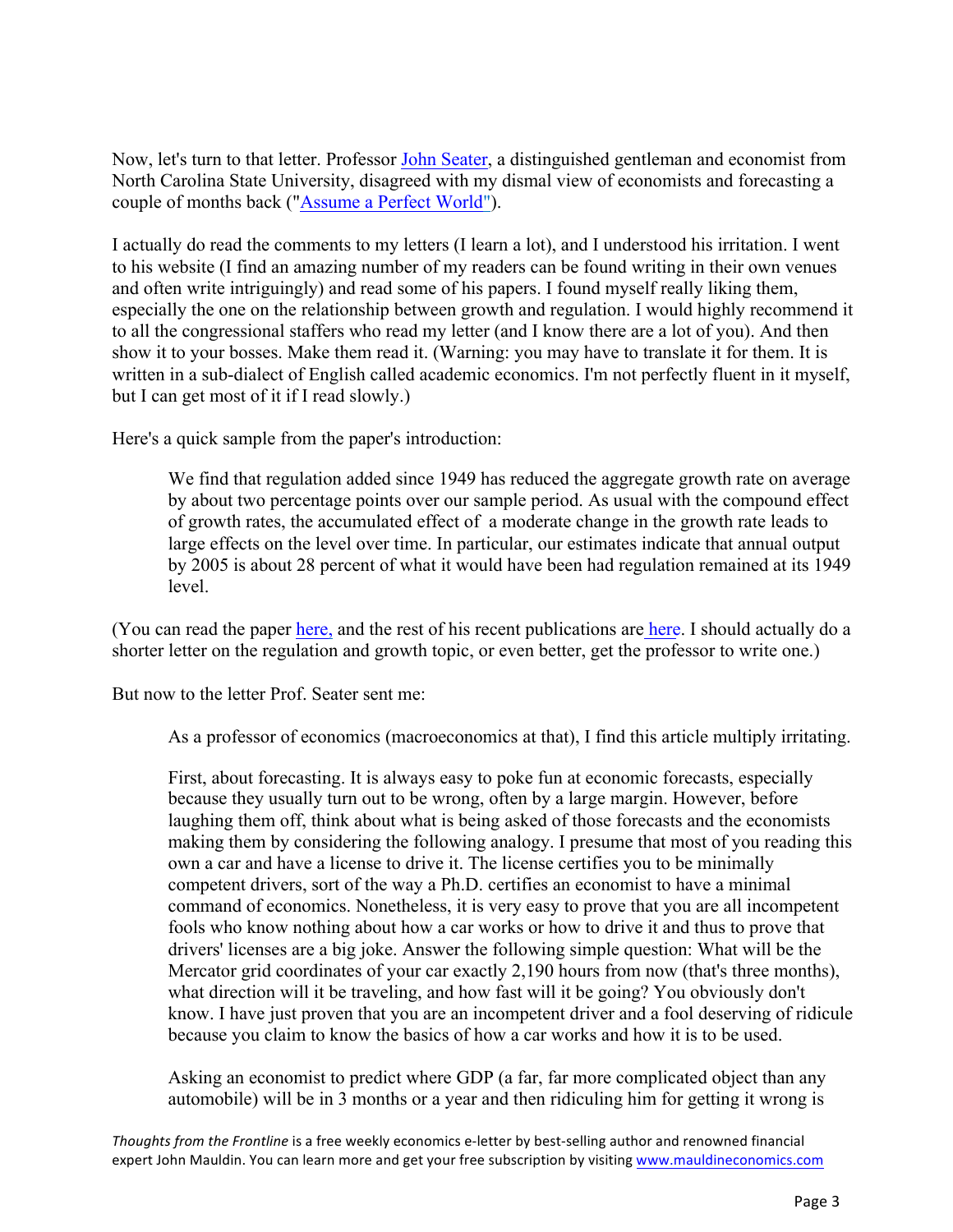exactly the same. An economist can tell you a lot about what makes GDP move around. Asking him to predict where GDP will be some months in the future, what direction it will be going, and how fast it will be going that way is very different. It is asking for an unconditional forecast without providing any information about what the driver (the American people and their government) wants to do, whether he will step on the brake or the accelerator, whether he will have the gears in forward or reverse, and so on. Of course economists get it wrong, and often wildly so, just the way you can't answer my question about your car.

Actually, professor, it is not the same. If I make a decision to do so, I can tell you with pretty good precision where my car will be in three months and at what speed it will be traveling. I can also give you a 98% probability of where I will be on Christmas Day, 2013.

But we do not ask economists to forecast the precise location of the economy a year hence. Just getting the direction (north or south?) right would be a good start.

The problem is that economists take these predictions so seriously, and so do politicians and investors. I think you might agree that the statistical probability that we will not have a recession in the US for the rest of the decade is quite low, yet not one budget projection assumes a slowdown, let alone a recession, which would absolutely devastate any budget as far as deficits are concerned. We act as if the business cycle has been repealed by an act of Congress.

I understand why we do forecasts. As humans, citizens, politicians, businessmen, and investors, we have to plan. I am guilty of making forecasts myself. However, if we do not want to be judged on our forecasting abilities, then we should not prognosticate, at least not in public. And we certainly shouldn't make our predictions sound so certain to the general public.

And with that as a set-up (and with apologies to the professor, who went on to list other irritating points in my April 13 letter), let's turn to a relevant excerpt from the paper that Jonathan Tepper and I are working on.

### **Economists Are (Still) Clueless**

In November of 2008, as stock markets crashed around the world, the Queen of England visited the London School of Economics to open the New Academic Building. While she was there, she listened in on academic lectures. The Queen, who studiously avoids controversy and almost never lets people know what she's actually thinking, finally asked a simple question about the financial crisis: "How come nobody could foresee it?" No one could answer her.

If you've suspected all along that economists are useless at the job of forecasting, you would be right. Dozens of studies show that economists are completely incapable of forecasting recessions. But forget forecasting. What's worse is that they fail miserably even at understanding where the economy is today. In one of the broadest studies of whether economists can predict recessions and financial crises, Prakash Loungani of the International Monetary Fund wrote very starkly, "The record of failure to predict recessions is virtually unblemished." He found this to be true not only for official organizations like the IMF, the World Bank, and government agencies but for private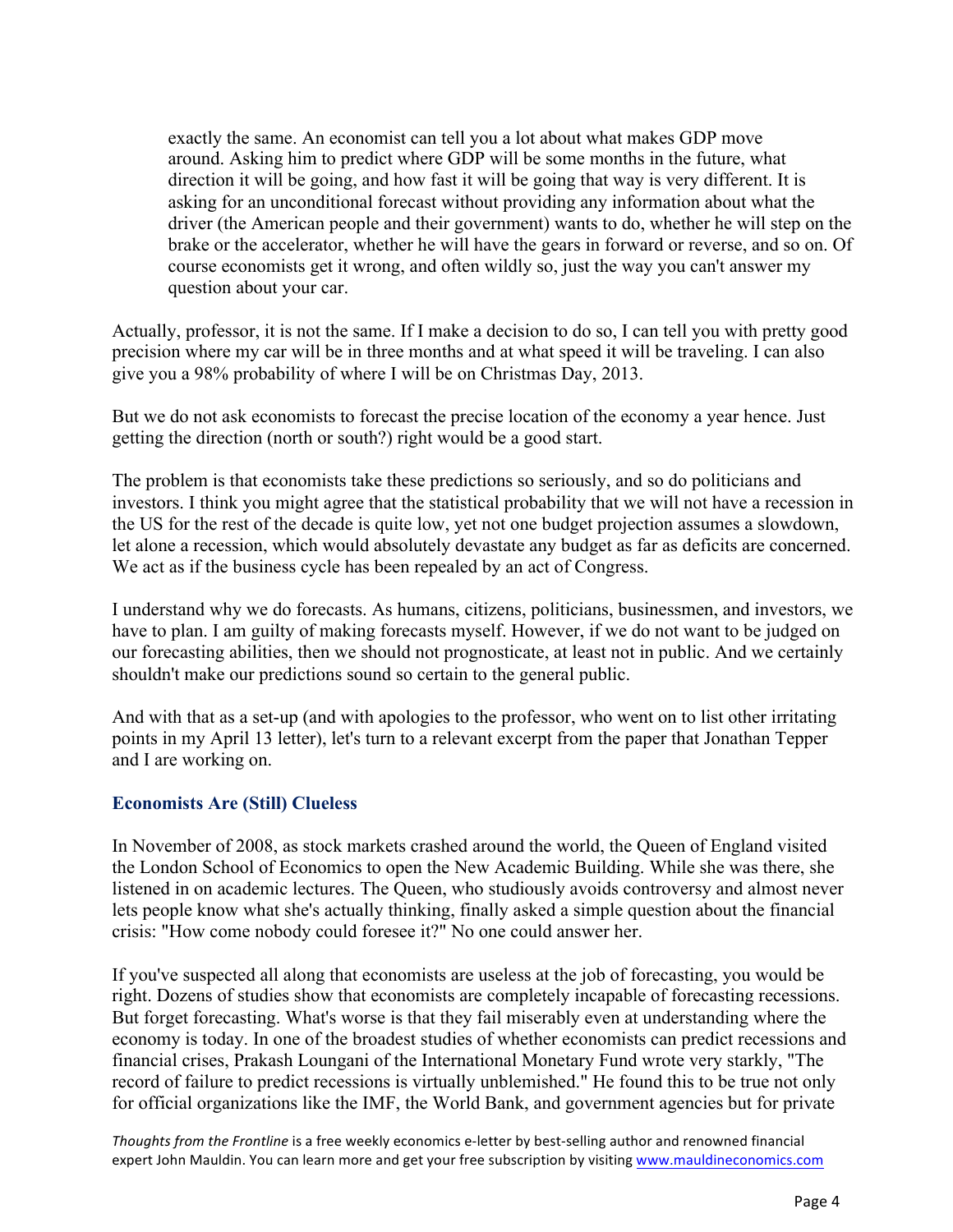forecasters as well. They're all terrible. Loungani concluded that the "inability to predict recessions is a ubiquitous feature of growth forecasts." Most economists were not even able to recognize recessions once they had already started.

In plain English, economists don't have a clue about the future.

If you think the Fed or government agencies know what is going on with the economy, you're mistaken. Government economists are about as useful as a screen door on a submarine. Their mistakes and failures are so spectacular you couldn't make them up if you tried. Yet now, in a postcrisis world, we trust the same people to know where the economy is, where it is going, and how to manage monetary policy.

Central banks say they will know the right time to end the current policies of quantitative easing and financial repression and when to shrink the bloated monetary base. However, given their record at forecasting, *how* will they know? The Federal Reserve not only failed to predict the recessions of 1990, 2001, and 2007, it also didn't even recognize them after they had *already begun*. Financial crises frequently happen because central banks cut interest rates too late and hike rates too soon.

Trusting central bankers now is a big bet that (1) they'll know what to do, (2) they'll know when to do it. Sadly, given the track record, that is not a good wager. Unfortunately, the problem is not that economists are simply bad at what they do; it's that they're *really, really* bad. They're so bad that it cannot even be a matter of chance. The statistician Nate Silver points this out in his book *The Signal and the Noise*:

Indeed, economists have for a long time been much too confident in their ability to predict the direction of the economy. If economists' forecasts were as accurate as they claimed, we'd expect the actual value for GDP to fall within their prediction interval nine times out of ten, or all but about twice in eighteen years.

In fact, the actual value for GDP fell outside the economists' prediction interval six times in eighteen years, or fully one-third of the time. Another study, which ran these numbers back to the beginning of the Survey of Professional Forecasters in 1968, found even worse results: the actual figure for GDP fell outside the prediction interval almost *half* the time. There is almost no chance that economists have simply been unlucky; they fundamentally overstate the reliability of their predictions.

So economists are not only generally wrong, they're overly confident in their bad forecasts.

If economists were merely wrong at betting on horse races, their failure would be amusing. But central bankers have the power to create money, change interest rates, and affect our lives in multiple ways – and they don't have a clue.

Despite this, they remain perennially confident. There's no overestimating the hubris of central bankers. On *60 Minutes* in December, 2010, Scott Pelley interviewed Fed Chairman Ben Bernanke and asked him whether he would be able to do the right thing at the right time. The exchange was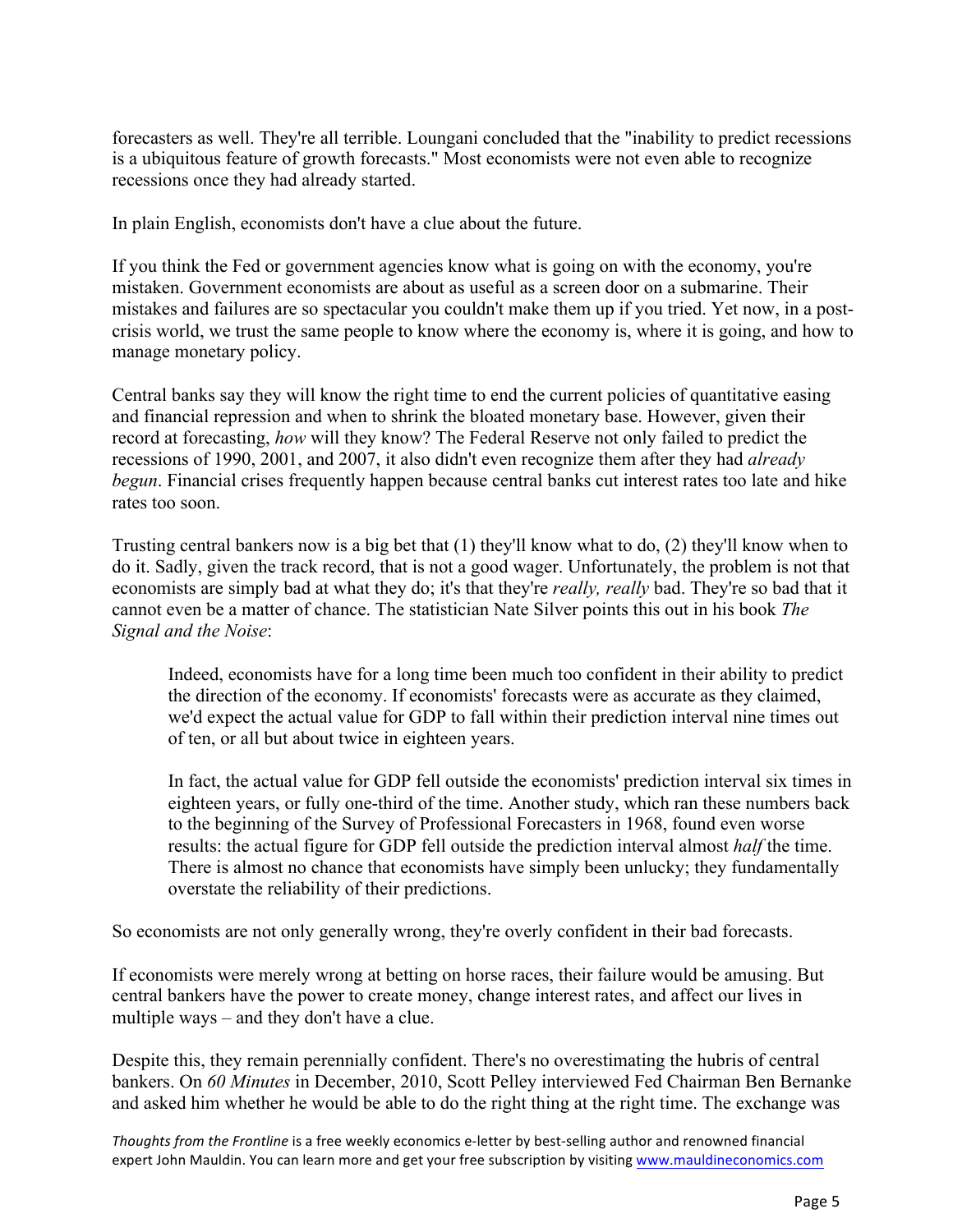startling (at least to us):

Pelley: Can you act quickly enough to prevent inflation from getting out of control?

Bernanke: We could raise interest rates in 15 minutes if we have to. So, there really is no problem with raising rates, tightening monetary policy, slowing the economy, reducing inflation, at the appropriate time. Now, that time is not now.

Pelley: You have what degree of confidence in your ability to control this?

Bernanke: One hundred percent.

There you have it. Bernanke was not 95% confident, he was not 99% confident – no, he had *zero* doubts about his ability to know what is going on in the economy and what to do about it. We would love to have that sort of certainty about anything in life.

We're not just picking on Bernanke; we're picking on all central bankers who think they're infallible. The Bank of England has had by far the largest QE program relative to the size of its economy (though the Bank of Japan is about to show it a thing or two). It also has the worst forecasting track record of any bank, and the worst record on inflation. Sir Mervyn King, the head of the Bank of England, was asked if it would be difficult to withdraw QE. He very confidently replied, "I have absolutely no doubt that when the time comes for us to reduce the size of our balance sheet that we'll find that a whole lot easier than we did when expanding it." (Are central bankers just naturally more overconfident than regular human beings, or are they smoking some powerful stuff at their meetings?)

Let's see whether this sort of absolute certainty is in any way warranted.

In his book *Future Babble,* Dan Gardner writes that economists are treated with the reverence the ancient Greeks bestowed on the Oracle of Delphi. But unlike the vague pronouncements from Delphi, economists' predictions can be checked against the future, and as Gardner says, "Anyone who does that will quickly conclude that economists make lousy soothsayers."

The nearsightedness of economists is nothing new. In 1994 Paul Ormerod wrote a book called *The Death of Economics*. He pointed to economists' failure to forecast the Japanese recession after their bubble burst in 1989 or to foresee the collapse of the European Exchange Rate Mechanism in 1992. Ormerod was scathing in his assessment of economists: "The ability of orthodox economics to understand the workings of the economy at the overall level is manifestly weak (some would say it was entirely non-existent)."

When most people think of economic forecasts, they almost always think of recessions, while economists think of forecasting growth rates or interest rates. But the average man in the street only wants to know, "Will we be in a recession soon?" And if the economy is actually in a recession he wants to know, "When will it end?" The reason he cares is that he knows recessions mean job cuts and firings.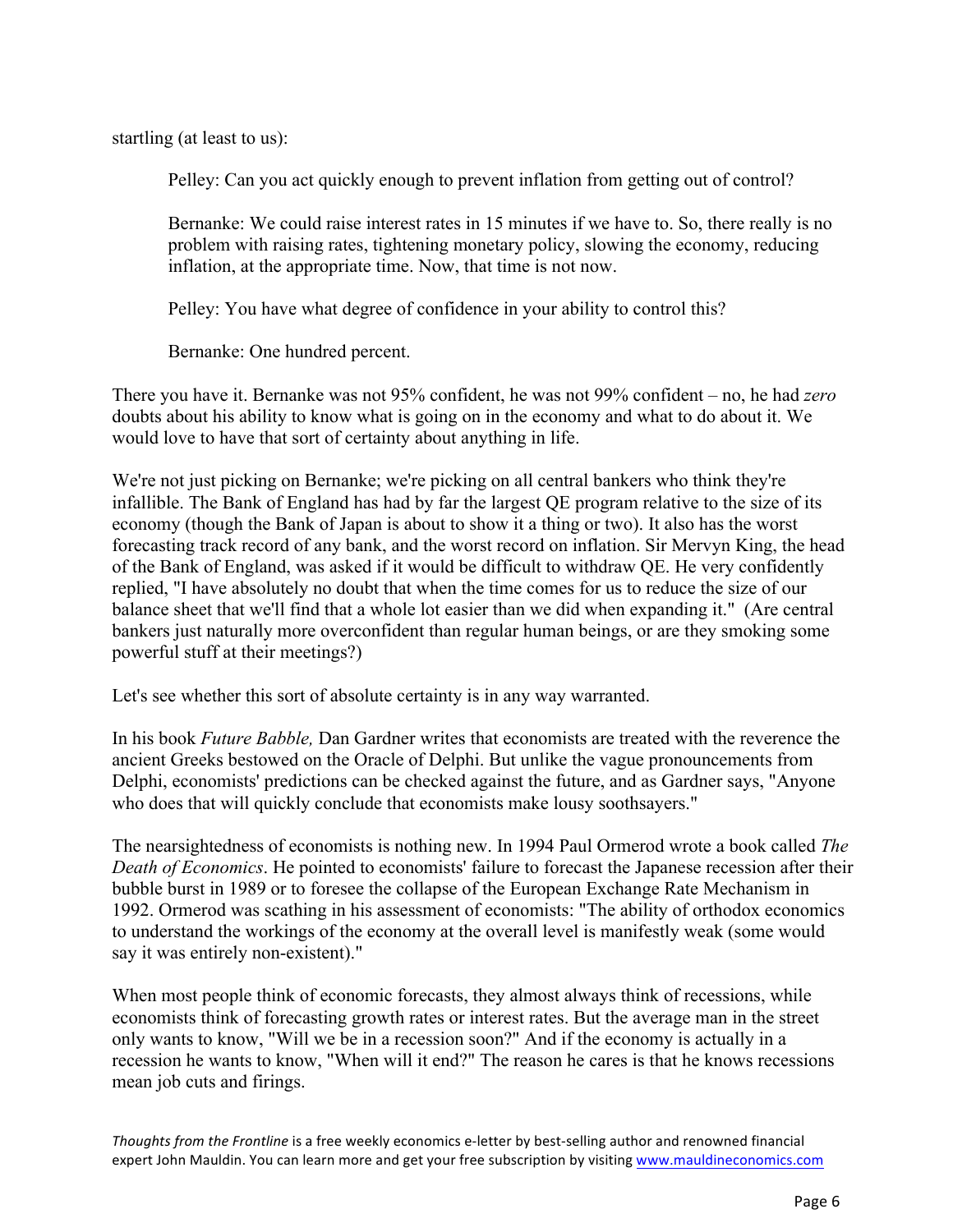Recessions lead to falls in GDP and spikes in the unemployment rate:



Unfortunately, economists are of little use to the man in the street. If you look at the history of the last three recessions in the United States, you will see that the inability of economists and central bankers to understand the state of the economy was so bad that you might be tempted to say they couldn't find their derrieres with both hands.

Economists have yet to corrrectly call a recession:



Source: SG Equity Research

Let's remind ourselves what a recession is and how economists decide that one has started. A recession is a downturn in economic activity. Normally, a recession means unemployment goes up, GDP contracts, stock prices fall, and the economy weakens. The lofty body that decides when a recession has started or ended is the Business Cycle Dating Committee of the National Bureau of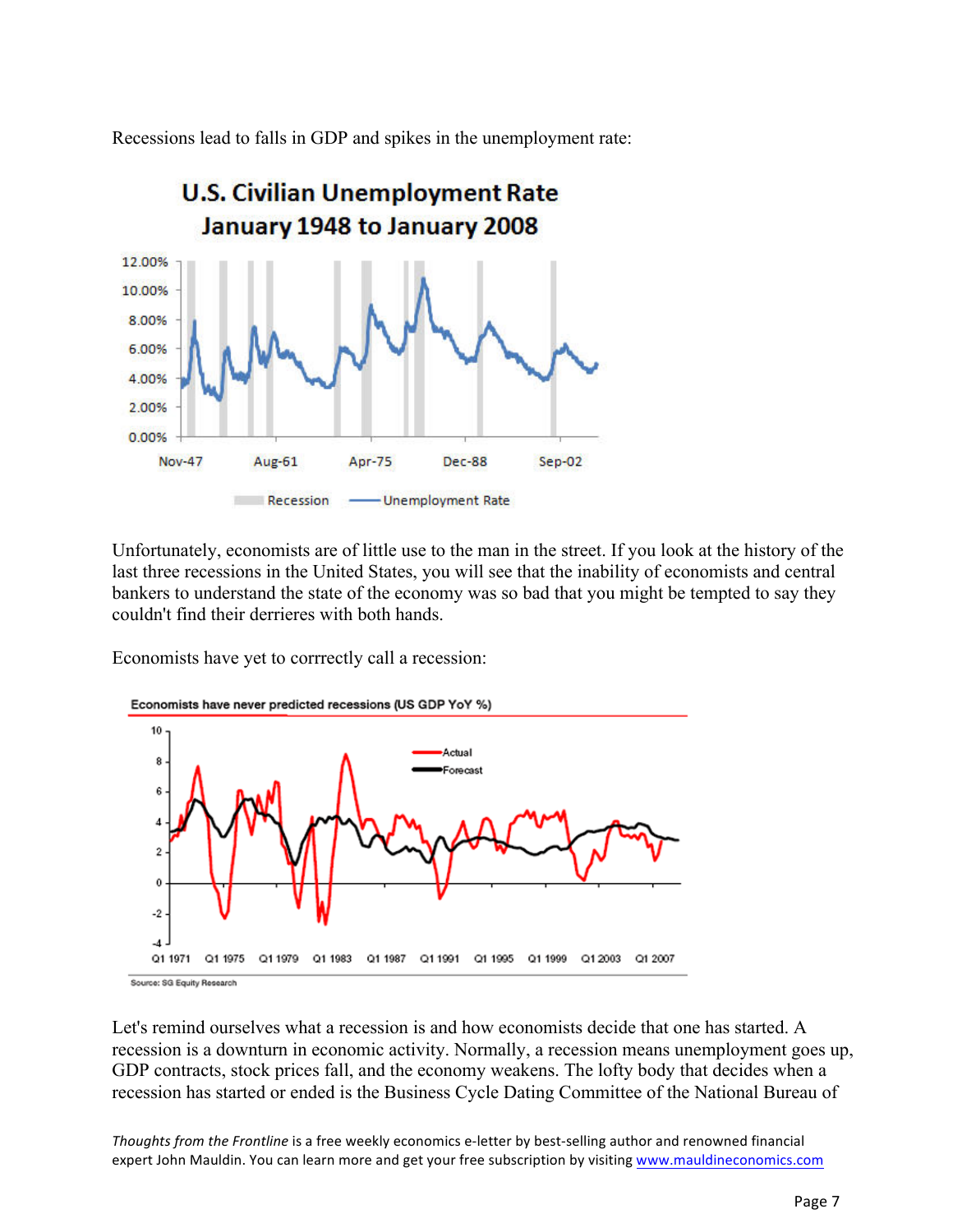Economic Research. It is packed with eminent economists – all extremely smart people. Unfortunately, their pronouncements are completely unusable in real time. Their dating of recessions is authoritative and more or less accurate, but this exercise in hindsight comes long after a recession has started or ended.

To give you an idea just how late recessions are officially called, let's look at the past three. The NBER dated the 1990-91 recession as beginning in August 1990 and ending in March 1991. It announced these facts in April 1991, by which time the recession was already over and the economy was growing again. The NBER was no faster at catching up with the recession that followed the dotcom bust. It wasn't until June 2003 that the NBER pinpointed the start of the 2001 recession – a full 28 months after the recession ended. The NBER didn't date the recession that started in December 2007 until exactly one year later. By that time, Lehman had gone bust, and the world was engulfed in the biggest financial cataclysm since the Great Depression.

The Federal Reserve and private economists also missed the onset of the last three US recessions – even after they had started. Let's look quickly at each one.

Starting with the 1990-91 recession, let's see what the head of the Federal Reserve – the man who is charged with running American monetary policy – was saying at the time. That recession started in August 1990, but one month before it began Alan Greenspan said, "In the very near term there's little evidence that I can see to suggest the economy is tilting over [into recession]." The following month – the month the recession actually started – he continued on the same theme: "... those who argue that we are already in a recession I think are reasonably certain to be wrong." He was just as clueless two months later, in October 1990, when he persisted, "... the economy has not yet slipped into recession." It was only near the end of the recession that Greenspan came around to accepting that it had begun.

The Federal Reserve did no better in the dotcom bust. Let's look at the facts. The recession started in March 2001. The tech-heavy NASDAQ Index had already fallen 50% in a full-scale bust. Even so, Chairman Greenspan declared before the Economic Club of New York on May 24, 2001, "Moreover, with all our concerns about the next several quarters, there is still, in my judgment, ample evidence that we are experiencing only a pause in the investment in a broad set of innovations that has elevated the underlying growth rate in productivity to a level significantly above that of the two decades preceding 1995."

Charles Morris, a retired banker and financial writer, looked at a decade's worth of forecasts by the professionals at the White House's Council of Economic Advisers, the crème de la crème of academic economists. In 2000, the council raised their growth estimates just in time for the dotcom bust and the recession of 2001-02. And in a survey in March 2001, 95% of American economists said there would not be a recession. (John forecast it in September 2000 in this letter). The recession had already started that March, and the signs of contraction were evident. Industrial production had already been contracting for five months.

You would have thought that failure to forecast two recessions in a row might have sharpened the wits of the Federal Reserve, the Council of Economic Advisers, and private economists. Maybe they would have tried to improve their methods or figured out why they had failed so miserably.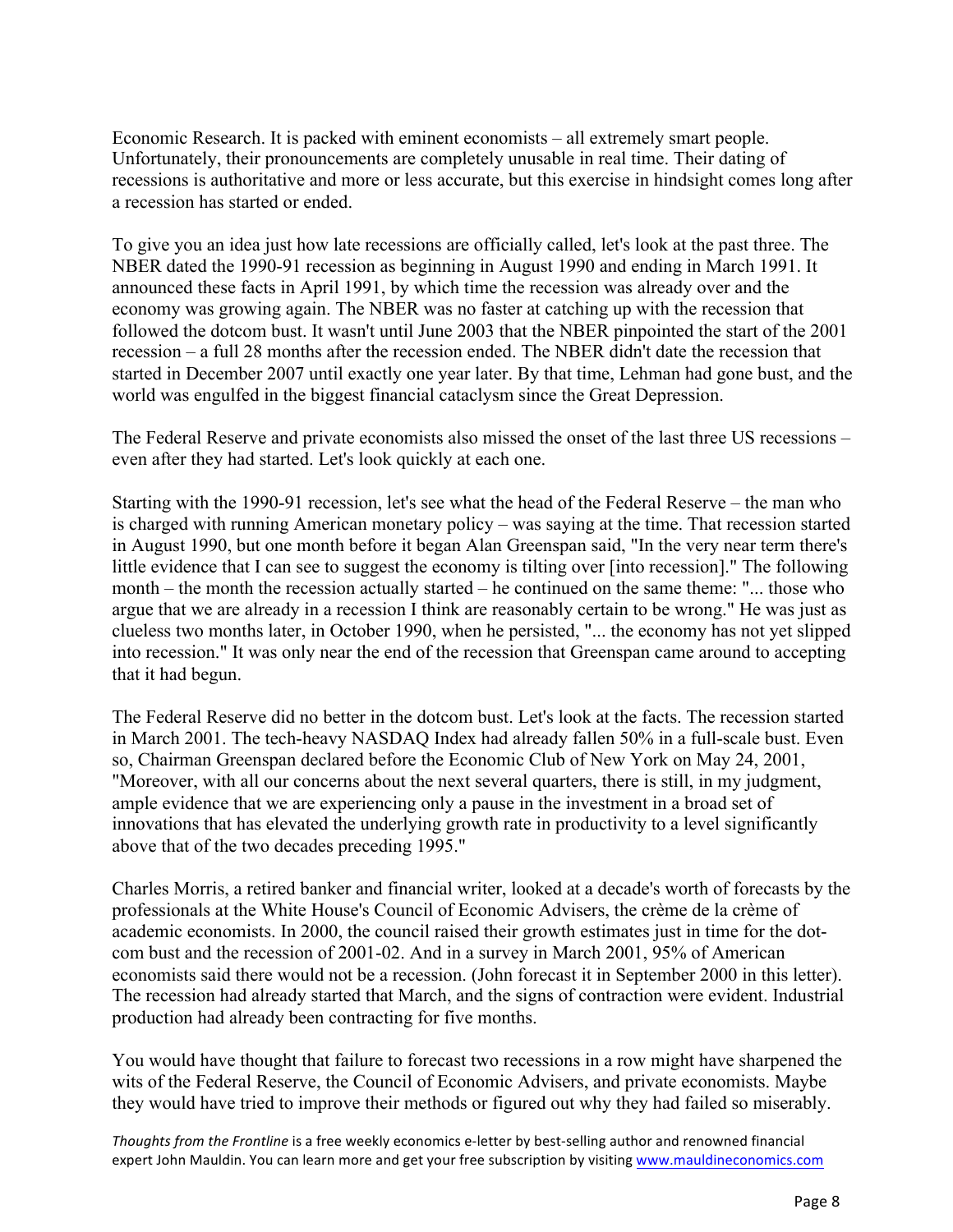You would be wrong. Because along came the Great Recession, and once again they completely missed the boat.

#### **The Revenge of the Minsky Moment**

Let's look at what the Fed was doing as the world was about to go up in flames in 2008. Recently, complete minutes of the Fed's October 2007 meeting were released. Keep in mind that the recession started two months later, in December. The word *recession* does not appear once in the entire transcript.

It gets worse. The month the recession started, the Federal Reserve was all optimistic laughter. Dr. David Stockton, the Federal Reserve chief economist, presented his views to Chairman Bernanke and the meeting of the Federal Open Market Committee on December 11, 2007. When you read the following quote, remember that, at the time, the Fed was already providing ample liquidity to the shadow banking system after dozens of subprime lenders had gone bust in the spring, the British bank Northern Rock had been nationalized and had spooked the European banking system, dozens of money market funds had been shut due to toxic assets, credit spreads were widening, stock prices had started to fall, and almost all the classic signs of a recession were evident. These included an inverted yield curve, which had received the casual attention of New York Fed economists even as it screamed recession. (John had pointed to it numerous times here in *Thoughts from the Frontline*.)

Read these words of the Fed's Chief Economist and weep. You can't make this stuff up:

Overall, our forecast could admittedly be read as still painting a pretty benign picture: Despite all the financial turmoil, the economy avoids recession and, even with steeply higher prices for food and energy and a lower exchange value of the dollar, we achieve some modest edging-off of inflation. So I tried not to take it personally when I received a notice the other day that the Board had approved more frequent drug-testing for certain members of the senior staff, myself included. [Laughter]

I can assure you, however, that the staff is not going to fall back on the increasingly popular celebrity excuse that we were under the influence of mind-altering chemicals and thus should not be held responsible for this forecast. No, we came up with this projection unimpaired and on nothing stronger than many late nights of diet Pepsi and vendingmachine Twinkies.

All other government economists were equally awful. The President's Council of Economic Advisers' 2008 forecast saw positive growth for the first half of the year and foresaw a strong recovery in the second half. Note the date on the cartoon below: May 28, 2008!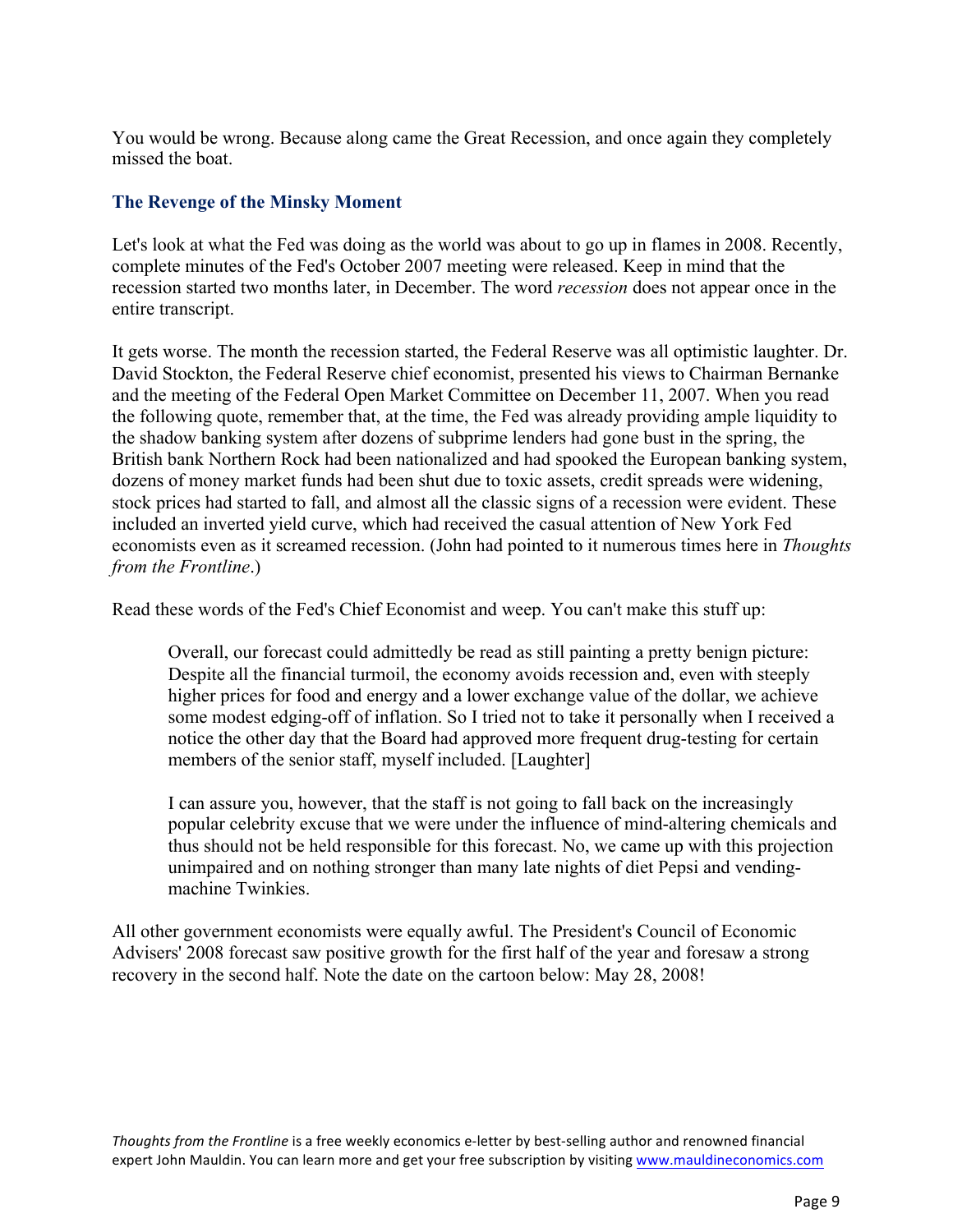

Unfortunately, private-sector economists didn't do much better. With very few exceptions, they failed to foresee the financial and economic meltdown of 2008. Economists polled in the Survey of Professional Forecasters also failed to see a recession developing. They forecasted a slightly below -average growth rate of 2.4 percent for 2008, and they thought there was almost no chance of a recession as severe as the one that actually unfolded. In December 2007 a *Businessweek* survey showed that every single one of 54 economists surveyed actually predicted that the US economy would avoid a recession in 2008. The experts were unanimous that unemployment wouldn't be a problem, leading to the consensus conclusion that 2008 would be a good year.

As Nate Silver has pointed out, the worst thing about the bad predictions isn't that they were awful; it's that the economists in question were so confident in them. Now, this was a very bad forecast: far from growing by 2.4%, GDP actually shrank by 3.3% once the financial crisis hit. Yet these economists assigned only a 3% chance to the economy's shrinking by any margin at all over the whole of 2008, and they gave it only about a 1-in-500 chance of shrinking by 2 percent, as it did.

It is one thing to be wrong; it is quite another to be consistently and confidently and egregiously wrong.

As the global financial meltdown unfolded, Chairman Bernanke, too, continued to believe that the US would avoid a recession. Mind you, the recession had started in December 2007, yet in January '08 Bernanke told the press, "The Federal Reserve is not currently forecasting a recession." Even after banks like Bear Stearns needed to be rescued, Bernanke continued seeing rainbows and candy-colored elves ahead for the US economy. He declared on June 9, 2008, "The risk that the economy has entered a substantial downturn appears to have diminished over the past month or so." At that stage, the economy had already been in a recession for the past six months!

Why do people listen to economists anymore? Scott Armstrong, an expert on forecasting at the Wharton School of the University of Pennsylvania, has developed a "seer-sucker" theory: "No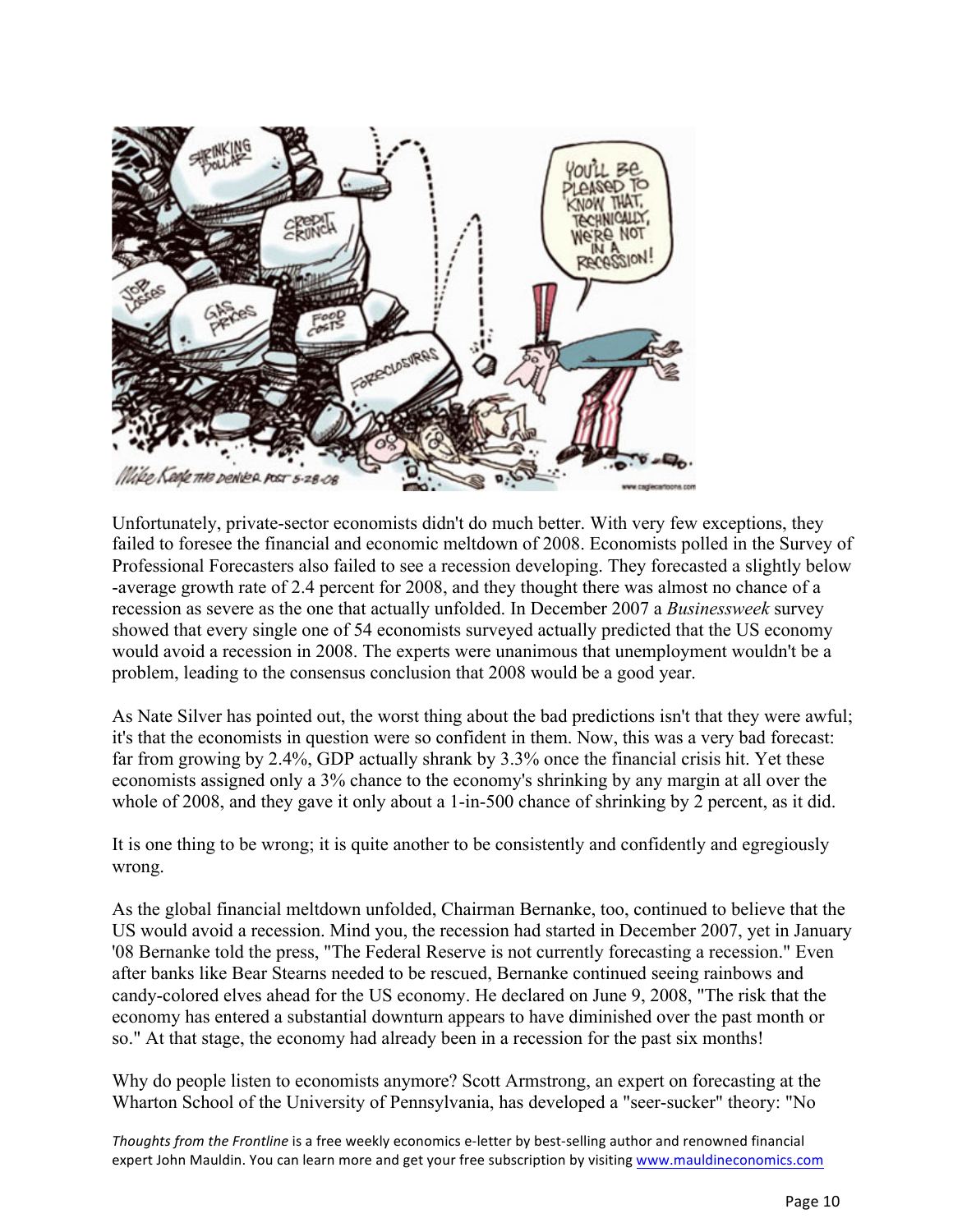matter how much evidence exists that seers do not exist, suckers will pay for the existence of seers." Even if experts fail repeatedly in their predictions, most people prefer to have seers, prophets, and gurus tell them something – anything at all – about the future.

So, we have cataloged the incredible failures of economists to predict the future or even to understand the present. Now think of the vast powers Fed economists have to print money and move interest rates. When you contemplate the consummate skill that would actually be required to manage post-Great Recession policies, you realize they're really just flying blind. If that reality doesn't scare the living daylights out of you, you're not paying attention.

The longer the Federal Reserve sticks to its current policy, the more likely that policy will end in tears. Call it the Revenge of the Minsky Moment.

### **Monaco, Cyprus, Croatia, Switzerland, and Las Vegas**

I leave Sunday evening for Monaco to deliver a speech at [GAIM.](http://www.icbi-gaim.com/page?xtssot=0) Then, after a weekend in France, where I will meet with a few friends and associates, I fly to Cyprus, where I have a very aggressive schedule of meetings with people who are dealing with their current crisis. That should make for an interesting letter as I report back to you. Then I take a ridiculously early flight to eventually wind up in Split, Croatia, to spend the weekend with David McWilliams and his family at his summer vacation home on an island off the coast. Finally, I'll make my way to Geneva before returning home.

Then on July 6 and 7 I'll be in Las Vegas. Reid Walker, friend and recovering hedge fund manager based here in Dallas, is organizing an event during the World Series of Poker, on the theme of the intersection between investing and poker skills. This is just an entirely different world for me. I will not be entering the tournament – I know my limitations! But talking to some of the best players in the world and meeting Nate Silver and some of the other speakers will make for a fun weekend. The event is not cheap, but you can get a 10% discount by putting in the code "Mauldin10". Let me know if you're coming, and we'll get together for a meal. You can read more about the conference and register [here.](http://www.macrosports.co) And here's an [article](http://www.hedgefundintelligence.com/Article/3212072/Hedge-fund-and-poker-pros-to-go-heads-up-in-Vegas.html) in *Hedge Fund Intelligence* about Reid and the event.

Work on the apartment has started, although now it's demolition time. And we are still refining plans. The focus is now turning to the media room and toy department, which I am designing with the goal of making sure the kids and grandkids have reasons to come over every now and then. We have to think not just about what the latest technology is, but about what it might be in the next ten years, so we can wire for it now. It really costs a lot to go back and re-wire in a high rise after everything is done. And the choices are so varied. We are looking at a few designs and businesses that might help with them; but if you are an expert or know of one, I would appreciate a little input.

I don't want to leave you without mentioning the great highlight reel that my Mauldin Economics team has produced of our *Investing in the New Normal* webinar. You can [view it right here,](http://inn.mauldineconomics.com/go/bxgfy/MEC) and it's not too late to register (for free) for the whole event.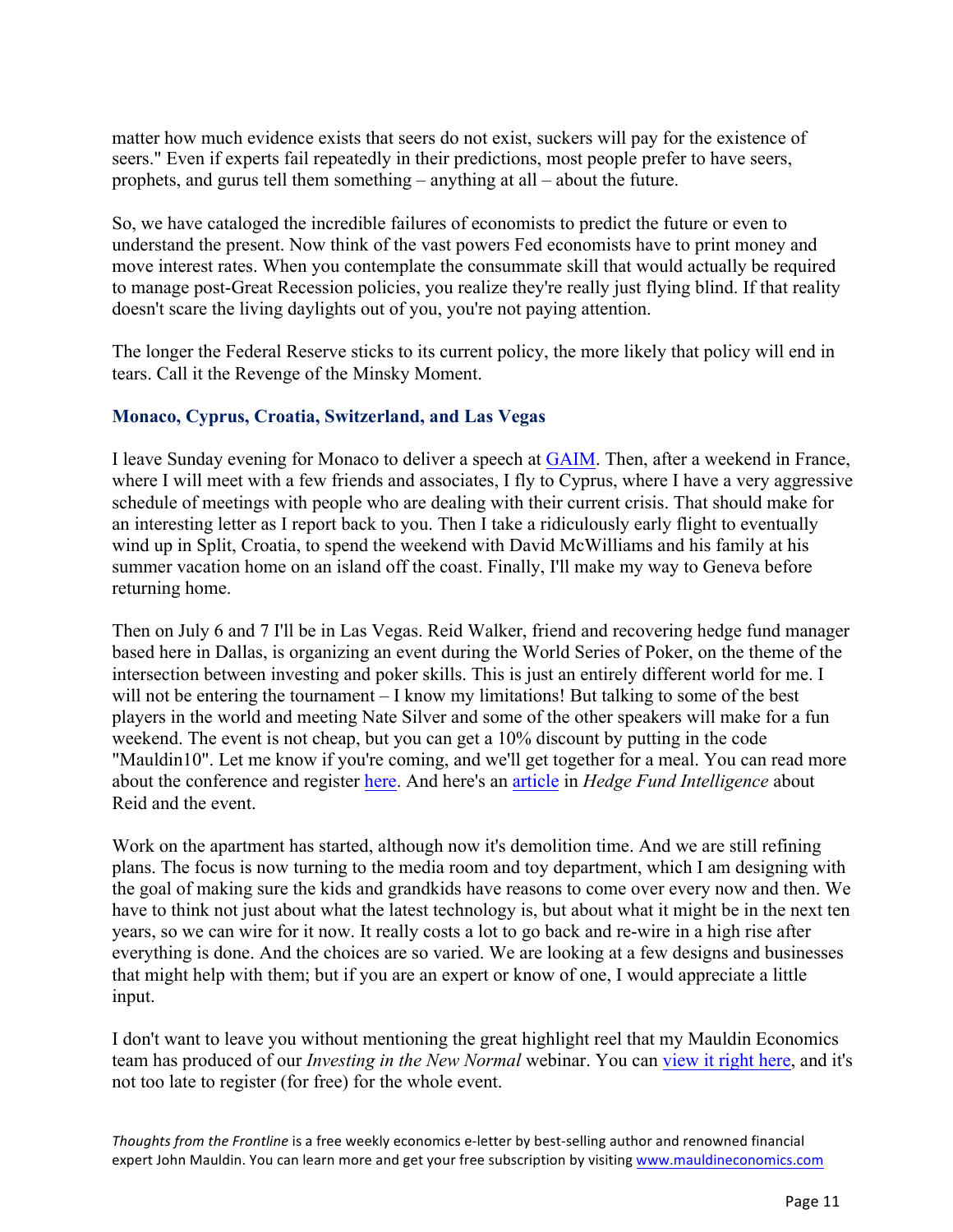OK, it's time to hit the send button. This is Father's Day weekend, and my kids are all going to be in one place for a day. I am really looking forward to that. Life goes by so fast. Tomorrow I will be going to see my mother, who will celebrate her 96<sup>th</sup> birthday in August. None of her ten brothers and sisters made it past 95, although almost all lived into their 90s, and Grandfather was 98 when he passed. Mother is getting visibly weaker, although she is mentally still quite active. And then I get to hang out with grandkids on Sunday. The cycle of life has me in a contemplative mood, but in a good way. Have a great week!

Your forecasting he won't lose money in Vegas analyst,

Fif Maddi

John Mauldin

## **Share Your Thoughts on This Article**

**Post a Comment** 

#### Send to a Friend | Print Article | View as PDF | Permissions/Reprints | Previous Article

*Thoughts From the Frontline* is a free weekly economic e-letter by best-selling author and renowned financial expert, John Mauldin. You can learn more and get your free subscription by visiting [http://www.mauldineconomics.com.](http://www.mauldineconomics.com)

Please write to [subscribers@mauldineconomics.com](mailto:subscribers@mauldineconomics.com) to inform us of any reproductions, including when and where copy will be reproduced. You must keep the letter intact, from introduction to disclaimers. If you would like to quote brief portions only, please reference<http://www.mauldineconomics.com>.

To subscribe to John Mauldin's e-letter, please click here:<http://www.mauldineconomics.com/subscribe/>

To change your email address, please click here: <http://www.mauldineconomics.com/change-address>

If you would ALSO like changes applied to the Mauldin Circle e-letter, please include your old and new email address along with a note requesting the change for both e-letters and send your request to [compliance@2000wave.com.](compliance@2000wave.com)

To unsubscribe, please refer to the bottom of the email.

*Thoughts From the Frontline* and JohnMauldin.com is not an offering for any investment. It represents only the opinions of John Mauldin and those that he interviews. Any views expressed are provided for information purposes only and should not be construed in any way as an offer, an endorsement, or inducement to invest and is not in any way a testimony of, or associated with, Mauldin's other firms. John Mauldin is the Chairman of Mauldin Economics, LLC. He also is the President of Millennium Wave Advisors, LLC (MWA) which is an investment advisory firm registered with multiple states, President and registered representative of Millennium Wave Securities, LLC, (MWS) member FINRA, SIPC. MWS is also a Commodity Pool Operator (CPO) and a Commodity Trading Advisor (CTA) registered with the CFTC, as well as an Introducing Broker (IB) and NFA Member. Millennium Wave Investments is a dba of MWA LLC and MWS LLC. This message may contain information that is confidential or privileged and is intended only for the individual or entity named above and does not constitute an offer for or advice about any